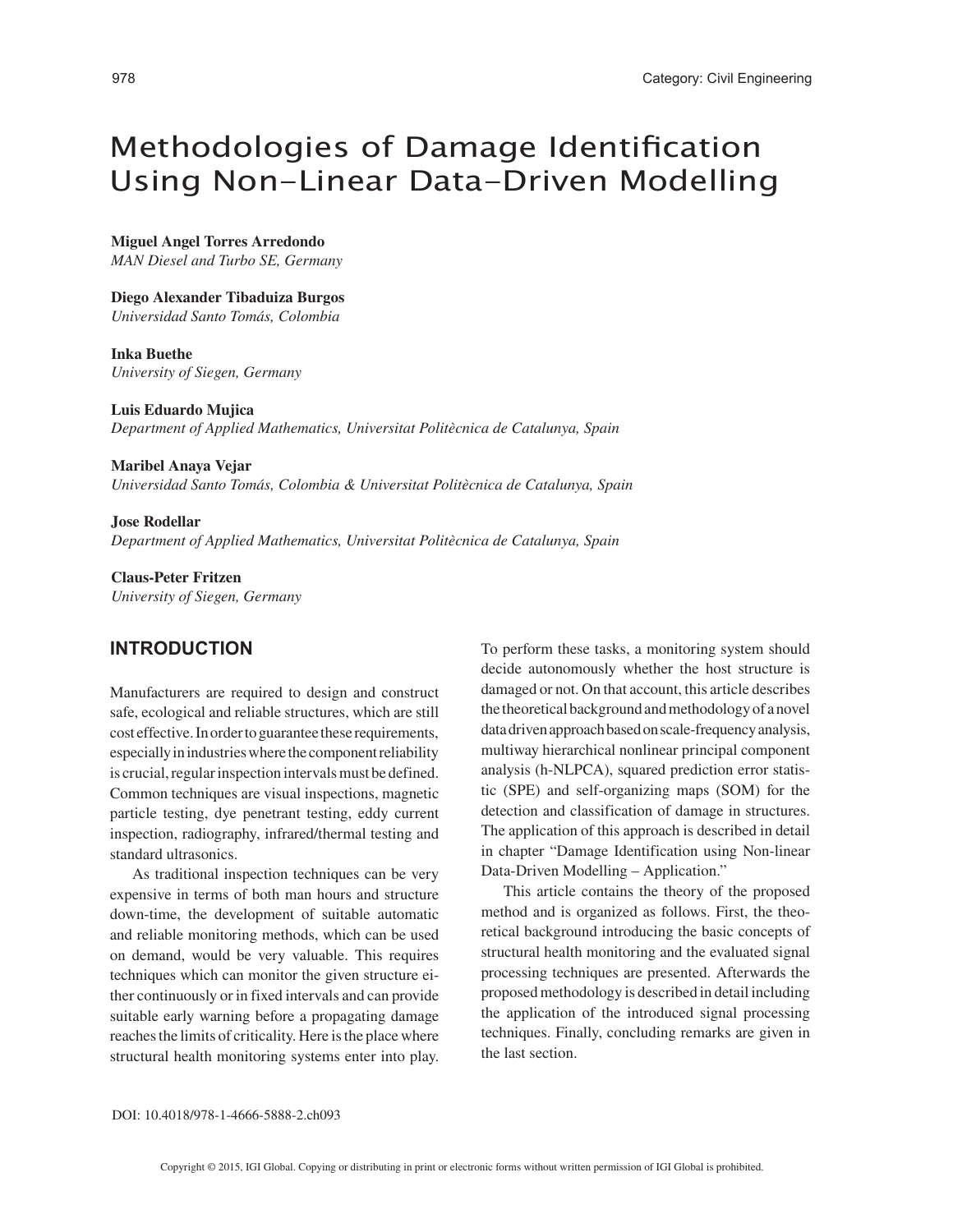# **THEORETICAL BACKGROUND**

Structural health monitoring (SHM) can be defined as the process of implementing a damage identification strategy for a variety of infrastructures (Farrar & Worden, 2007). The main difference between SHM and non-destructive testing (NDT) techniques is that sensors are permanently installed on the structure providing continuous or on-demand measurements. According to (Rytter, 1993), SHM can be considered as a four-levels process which are defined in hierarchical order as follows:

- **Detection:** Provides a qualitative indication of the presence of damage.
- **Localisation:** Provides information about the position of the damage.
- Assessment: Provides a quantitative indication of the extent of the damage.
- **Prediction:** Provides an estimate of the residual life of the structure.

The advantages of using an SHM system are clearly an improved safety, reduction of inspection time, maintenance costs and structural down-time. There exist a number of techniques used for the identification of damage.

Vibration-based damage detection relies on the fact that changes in the physical properties due to damage will cause changes in the measured dynamic response of the structure (Fritzen, 2005), causing a shift of the dynamic characteristics like eigen-frequencies, damping coefficients and mode shapes (Fritzen, Mengelkamp, & Guemes, 2003). The advantage of these methods is that bigger changes in the structures can be detected very precisely with only a small number of sensors (Kraemer, 2011). Nevertheless, these changes are very small and often embedded in the background noise. For these reasons, approaches based solely on signal analysis are very attractive for the development of an automated health monitoring system (Worden, Staszewski, & Hensman, 2011). In damage detection based on the electro-mechanical impedance method, changes in impedance indicate possible damage (Peairs, Park, & Inman, 2004). Methods based on guided waves are used either as passive or active sensing techniques. These approaches are very interesting since guided waves can propagate over long distances making it possible to detect flaws over a considerable area (Moll, 2011). However, more than one propagating mode is usually contained in the recorded ultrasonic signals which are additionally frequency and angular dispersive, i.e. characteristics such a velocities, attenuation and energy concentration vary according to these parameters. These effects make the analysis of guided waves a non-trivial task. Nevertheless, these techniques have emerged as prominent options in order to estimate the presence, location, and in a more sophisticated level estimate the severity and type of damage. The advantages and potentials from guided wave-based methods mentioned in the previous paragraphs have motivated the selection of the guided waves solely based on acousto-ultrasonic wave signal analysis for the purpose of damage identification presented in this article.

The acousto-ultrasonics (AU) technique was originally developed in the late seventies as a non-destructive tool for the evaluation of the mechanical properties of composite materials (Vary & Bowles, 1979). Once the ultrasonic wave is introduced into the structure, the characteristics of the wave after it has propagated through the structure may be related to a discontinuity of the structure. The structural discontinuity could come from the interaction of the guided waves either with damage in the structure or with a structural component or boundary. To be able to distinguish between damage and other structural features such as rivets, ribs, stiffeners, etc. a baseline signal obtained for the healthy state is stored so that it can be used as reference for comparison with the future test cases. Finally, damage sensitive features are extracted from the recorded signals using specialised signal processing algorithms, before pattern recognition techniques are used to detect and possibly classify and estimate the severity of damage.

The recorded signals are taken from the transducer network, as it is depicted exemplarily in Figure 1. A whole time series is recorded for all receiving transducers. In the approach three techniques are employed for signal processing: discrete wavelet transform to perform the extraction of a first set of features from the signal collected from the sensors, hierarchical Nonlinear Principal Component Analysis to build the statistical model and self–organizing maps to perform the detection and classification of the damages; all these methods are explained in the following subsections.